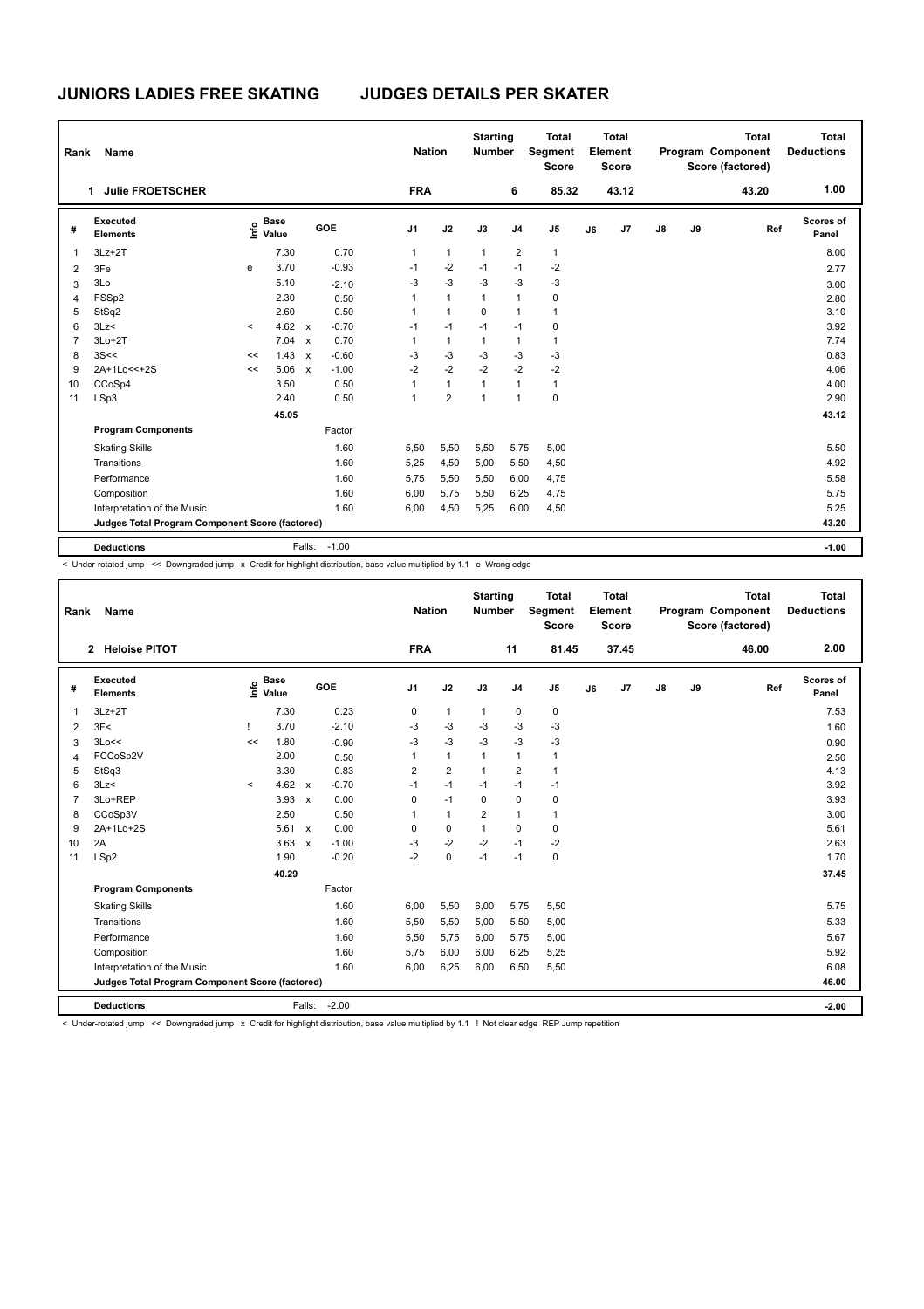| Name<br>Rank<br>3 |                                                 |       |                      |                           |         | <b>Nation</b> | <b>Starting</b><br><b>Number</b> |                | <b>Total</b><br>Segment<br><b>Score</b> |                | <b>Total</b><br>Element<br><b>Score</b> |       |               | <b>Total</b><br>Program Component<br>Score (factored) | <b>Total</b><br><b>Deductions</b> |                    |
|-------------------|-------------------------------------------------|-------|----------------------|---------------------------|---------|---------------|----------------------------------|----------------|-----------------------------------------|----------------|-----------------------------------------|-------|---------------|-------------------------------------------------------|-----------------------------------|--------------------|
|                   | <b>Oceane PIEGAD</b>                            |       |                      |                           |         | <b>FRA</b>    |                                  |                | 9                                       | 79.47          |                                         | 36.14 |               |                                                       | 43.33                             | 0.00               |
| #                 | Executed<br><b>Elements</b>                     | ١nfo  | <b>Base</b><br>Value |                           | GOE     | J1            | J2                               | J3             | J <sub>4</sub>                          | J <sub>5</sub> | J6                                      | J7    | $\mathsf{J}8$ | J9                                                    | Ref                               | Scores of<br>Panel |
| 1                 | 3F<                                             | $\,<$ | 3.70                 |                           | $-0.70$ | $-1$          | $-1$                             | $-1$           | $-1$                                    | $-1$           |                                         |       |               |                                                       |                                   | 3.00               |
| 2                 | 3Lo<<                                           | <<    | 1.80                 |                           | $-0.60$ | $-2$          | $-2$                             | $-2$           | $-2$                                    | $-2$           |                                         |       |               |                                                       |                                   | 1.20               |
| 3                 | 1Lo                                             |       | 0.50                 |                           | 0.00    | 0             | $\mathbf 0$                      | 0              | 0                                       | $\mathbf 0$    |                                         |       |               |                                                       |                                   | 0.50               |
| $\overline{4}$    | 3S                                              |       | 4.40                 |                           | 0.70    | 1             | $\mathbf{1}$                     | 1              | 1                                       | 1              |                                         |       |               |                                                       |                                   | 5.10               |
| 5                 | FSSp3                                           |       | 2.60                 |                           | 0.67    | 1             | 1                                | $\overline{2}$ | 2                                       | 1              |                                         |       |               |                                                       |                                   | 3.27               |
| 6                 | StSq2                                           |       | 2.60                 |                           | 0.50    | $\mathbf{1}$  | 1                                | 1              | 1                                       | $\overline{2}$ |                                         |       |               |                                                       |                                   | 3.10               |
| $\overline{7}$    | 3T                                              |       | 4.73                 | $\mathsf{x}$              | $-0.23$ | 0             | $-1$                             | 0              | 0                                       | $-1$           |                                         |       |               |                                                       |                                   | 4.50               |
| 8                 | 2A                                              |       | 3.63                 | $\boldsymbol{\mathsf{x}}$ | 0.17    | 0             | $\mathbf 0$                      | $\mathbf{1}$   | 1                                       | 0              |                                         |       |               |                                                       |                                   | 3.80               |
| 9                 | $3S+2T$                                         |       | 6.27                 | $\mathsf{x}$              | 0.00    | 0             | $\mathbf 0$                      | 1              | 0                                       | 0              |                                         |       |               |                                                       |                                   | 6.27               |
| 10                | LSp1                                            |       | 1.50                 |                           | 0.67    | 1             | $\overline{2}$                   | 1              | $\overline{2}$                          | $\mathbf{1}$   |                                         |       |               |                                                       |                                   | 2.17               |
| 11                | CCoSp3                                          |       | 3.00                 |                           | 0.23    | $-1$          | $\mathbf{1}$                     | $\mathbf{1}$   | 1                                       | $-1$           |                                         |       |               |                                                       |                                   | 3.23               |
|                   |                                                 |       | 34.73                |                           |         |               |                                  |                |                                         |                |                                         |       |               |                                                       |                                   | 36.14              |
|                   | <b>Program Components</b>                       |       |                      |                           | Factor  |               |                                  |                |                                         |                |                                         |       |               |                                                       |                                   |                    |
|                   | <b>Skating Skills</b>                           |       |                      |                           | 1.60    | 5,50          | 5,25                             | 5,75           | 5,75                                    | 5,00           |                                         |       |               |                                                       |                                   | 5.50               |
|                   | Transitions                                     |       |                      |                           | 1.60    | 4,75          | 5,00                             | 5,00           | 5,50                                    | 5,00           |                                         |       |               |                                                       |                                   | 5.00               |
|                   | Performance                                     |       |                      |                           | 1.60    | 5,50          | 5,50                             | 5,75           | 6,25                                    | 5,00           |                                         |       |               |                                                       |                                   | 5.58               |
|                   | Composition                                     |       |                      |                           | 1.60    | 5,00          | 5,75                             | 5,50           | 6,00                                    | 5,25           |                                         |       |               |                                                       |                                   | 5.50               |
|                   | Interpretation of the Music                     |       |                      |                           | 1.60    | 5,25          | 5,50                             | 5,75           | 6,50                                    | 5,25           |                                         |       |               |                                                       |                                   | 5.50               |
|                   | Judges Total Program Component Score (factored) |       |                      |                           |         |               |                                  |                |                                         |                |                                         |       |               |                                                       |                                   | 43.33              |
|                   | <b>Deductions</b>                               |       |                      |                           |         |               |                                  |                |                                         |                |                                         |       |               |                                                       |                                   | 0.00               |

< Under-rotated jump << Downgraded jump x Credit for highlight distribution, base value multiplied by 1.1

| Rank           | <b>Name</b>                                     |         | <b>Nation</b>        | <b>Starting</b><br><b>Number</b> |         | <b>Total</b><br>Segment<br><b>Score</b> |                | <b>Total</b><br>Element<br><b>Score</b> |                |                | <b>Total</b><br>Program Component<br>Score (factored) | Total<br><b>Deductions</b> |               |    |       |                           |
|----------------|-------------------------------------------------|---------|----------------------|----------------------------------|---------|-----------------------------------------|----------------|-----------------------------------------|----------------|----------------|-------------------------------------------------------|----------------------------|---------------|----|-------|---------------------------|
|                | 4 Pauline WANNER                                |         |                      |                                  |         | <b>FRA</b>                              |                |                                         | 10             | 76.49          |                                                       | 37.96                      |               |    | 42.53 | 4.00                      |
| #              | Executed<br><b>Elements</b>                     | ١nfo    | <b>Base</b><br>Value |                                  | GOE     | J <sub>1</sub>                          | J2             | J3                                      | J <sub>4</sub> | J <sub>5</sub> | J6                                                    | J <sub>7</sub>             | $\mathsf{J}8$ | J9 | Ref   | <b>Scores of</b><br>Panel |
| 1              | $2A+3T<$                                        | $\prec$ | 6.30                 |                                  | $-1.50$ | $-3$                                    | $-3$           | $-2$                                    | $-3$           | $-3$           |                                                       |                            |               |    |       | 4.80                      |
| 2              | 3Lz                                             |         | 6.00                 |                                  | 0.93    | $\mathbf{1}$                            | $\mathbf{1}$   | 1                                       | $\overline{2}$ | $\overline{2}$ |                                                       |                            |               |    |       | 6.93                      |
| 3              | 2F                                              |         | 1.90                 |                                  | $-0.90$ | -3                                      | $-3$           | $-3$                                    | $-3$           | $-3$           |                                                       |                            |               |    |       | 1.00                      |
| $\overline{4}$ | 3Lo<<                                           | <<      | 1.80                 |                                  | $-0.90$ | $-3$                                    | $-3$           | $-3$                                    | $-3$           | $-3$           |                                                       |                            |               |    |       | 0.90                      |
| 5              | FSSp2                                           |         | 2.30                 |                                  | 0.50    | 1                                       | $\mathbf{1}$   | 1                                       | $\mathbf{1}$   | 0              |                                                       |                            |               |    |       | 2.80                      |
| 6              | StSq2                                           |         | 2.60                 |                                  | 0.50    | 1                                       | $\mathbf{1}$   | 0                                       | $\mathbf{1}$   | 1              |                                                       |                            |               |    |       | 3.10                      |
| $\overline{7}$ | 3S                                              |         | 4.84                 | $\mathsf{x}$                     | 0.70    | 1                                       | $\mathbf{1}$   | $\mathbf{1}$                            | $\mathbf{1}$   | 0              |                                                       |                            |               |    |       | 5.54                      |
| 8              | 2T                                              |         | 1.43                 | $\mathsf{x}$                     | 0.00    | $-2$                                    | $\mathbf 0$    | $\mathbf 0$                             | 0              | $\mathbf 0$    |                                                       |                            |               |    |       | 1.43                      |
| 9              | $2A+2T$                                         |         | 5.06                 | $\mathsf{x}$                     | 0.33    | 0                                       | 1              | 1                                       | $\mathbf{1}$   | 0              |                                                       |                            |               |    |       | 5.39                      |
| 10             | CCoSp3                                          |         | 3.00                 |                                  | 0.50    |                                         | 1              |                                         | $\mathbf{1}$   | 1              |                                                       |                            |               |    |       | 3.50                      |
| 11             | LSp2                                            |         | 1.90                 |                                  | 0.67    | $\overline{1}$                          | $\overline{2}$ | $\overline{1}$                          | $\overline{2}$ | $\mathbf{1}$   |                                                       |                            |               |    |       | 2.57                      |
|                |                                                 |         | 37.13                |                                  |         |                                         |                |                                         |                |                |                                                       |                            |               |    |       | 37.96                     |
|                | <b>Program Components</b>                       |         |                      |                                  | Factor  |                                         |                |                                         |                |                |                                                       |                            |               |    |       |                           |
|                | <b>Skating Skills</b>                           |         |                      |                                  | 1.60    | 5,50                                    | 5,75           | 5,50                                    | 6,25           | 5,25           |                                                       |                            |               |    |       | 5.58                      |
|                | Transitions                                     |         |                      |                                  | 1.60    | 5,00                                    | 5,50           | 5,25                                    | 5.75           | 4,25           |                                                       |                            |               |    |       | 5.25                      |
|                | Performance                                     |         |                      |                                  | 1.60    | 5.00                                    | 5,00           | 5.00                                    | 5,50           | 4,25           |                                                       |                            |               |    |       | 5.00                      |
|                | Composition                                     |         |                      |                                  | 1.60    | 5,00                                    | 5,50           | 5,50                                    | 6,25           | 4,75           |                                                       |                            |               |    |       | 5.33                      |
|                | Interpretation of the Music                     |         |                      |                                  | 1.60    | 5,50                                    | 5,25           | 5,50                                    | 5,75           | 4,50           |                                                       |                            |               |    |       | 5.42                      |
|                | Judges Total Program Component Score (factored) |         |                      |                                  |         |                                         |                |                                         |                |                |                                                       | 42.53                      |               |    |       |                           |
|                | <b>Deductions</b>                               |         | Time violation:      |                                  | $-1.00$ |                                         |                |                                         | Falls:         | $-3.00$        |                                                       |                            |               |    |       | $-4.00$                   |

< Under-rotated jump << Downgraded jump x Credit for highlight distribution, base value multiplied by 1.1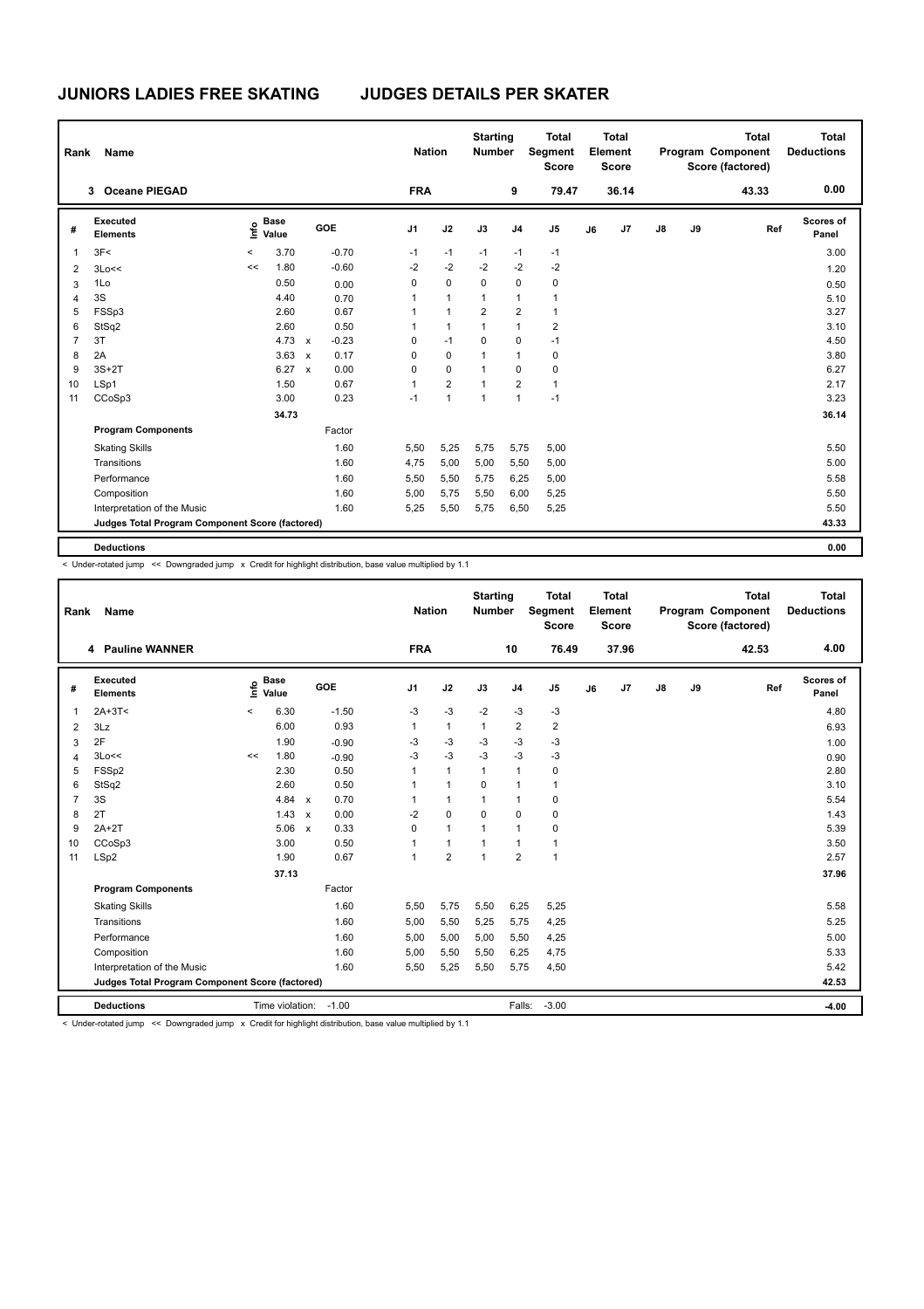| Rank           | <b>Name</b>                                     |         |                                  |              |              |                | <b>Nation</b> |                | <b>Starting</b><br><b>Number</b> |                         | <b>Total</b><br>Segment<br><b>Score</b> |    | <b>Total</b><br>Element<br><b>Score</b> |    |    | <b>Total</b><br>Program Component<br>Score (factored) | Total<br><b>Deductions</b> |
|----------------|-------------------------------------------------|---------|----------------------------------|--------------|--------------|----------------|---------------|----------------|----------------------------------|-------------------------|-----------------------------------------|----|-----------------------------------------|----|----|-------------------------------------------------------|----------------------------|
|                | <b>Naomie MUGNIER</b><br>5                      |         |                                  |              |              | <b>FRA</b>     |               |                |                                  | $\overline{7}$          | 75.11                                   |    | 34.51                                   |    |    | 41.60                                                 | 1.00                       |
| #              | Executed<br><b>Elements</b>                     |         | <b>Base</b><br>e Base<br>⊆ Value |              | GOE          | J <sub>1</sub> |               | J2             | J3                               | J <sub>4</sub>          | J <sub>5</sub>                          | J6 | J7                                      | J8 | J9 | Ref                                                   | <b>Scores of</b><br>Panel  |
| 1              | $3S+2T$                                         |         | 5.70                             |              | 1.40         | $\mathbf{1}$   |               | $\overline{2}$ | $\overline{2}$                   | $\overline{\mathbf{c}}$ | $\overline{\mathbf{c}}$                 |    |                                         |    |    |                                                       | 7.10                       |
| $\overline{2}$ | $3T+2T$                                         |         | 5.60                             |              | 0.70         | 1              |               | $\mathbf{1}$   | $\mathbf{1}$                     | $\mathbf{1}$            | $\mathbf{1}$                            |    |                                         |    |    |                                                       | 6.30                       |
| 3              | 2F+1Lo+2S                                       |         | 3.70                             |              | $-0.30$      | $-2$           |               | $-1$           | $-1$                             | $-1$                    | $-1$                                    |    |                                         |    |    |                                                       | 3.40                       |
| $\overline{4}$ | 2S                                              |         | 1.30                             |              | $-0.27$      | $-2$           |               | $-1$           | $-2$                             | $-1$                    | $-1$                                    |    |                                         |    |    |                                                       | 1.03                       |
| 5              | FCSp3                                           |         | 2.80                             |              | 0.50         | $\mathbf{1}$   |               | $\mathbf{1}$   | $\mathbf{1}$                     | $\mathbf{1}$            | 0                                       |    |                                         |    |    |                                                       | 3.30                       |
| 6              | 3T<                                             | $\prec$ | 3.30                             | $\mathbf{x}$ | $-2.10$      | $-3$           |               | $-3$           | $-3$                             | $-3$                    | $-3$                                    |    |                                         |    |    |                                                       | 1.20                       |
| $\overline{7}$ | 1A                                              |         | 1.21                             | $\mathsf{x}$ | $-0.40$      | $-2$           |               | $-2$           | $-2$                             | $-2$                    | $-2$                                    |    |                                         |    |    |                                                       | 0.81                       |
| 8              | StSq1                                           |         | 1.80                             |              | 0.67         | $\mathbf{1}$   |               | $\mathbf{1}$   | $\mathbf{1}$                     | $\overline{\mathbf{c}}$ | $\overline{2}$                          |    |                                         |    |    |                                                       | 2.47                       |
| 9              | 2A                                              |         | 3.63                             | $\mathbf{x}$ | 0.00         | $\Omega$       |               | $\mathbf 0$    | $\Omega$                         | $\mathbf 0$             | $\pmb{0}$                               |    |                                         |    |    |                                                       | 3.63                       |
| 10             | CCoSp2V                                         |         | 2.00                             |              | 0.50         | $\mathbf{1}$   |               | $\mathbf{1}$   | 1                                | $\mathbf{1}$            | 0                                       |    |                                         |    |    |                                                       | 2.50                       |
| 11             | CSSp3                                           |         | 2.60                             |              | 0.17         | 0              |               | $\mathbf 0$    | $\mathbf{1}$                     | $\mathbf 0$             | $\mathbf{1}$                            |    |                                         |    |    |                                                       | 2.77                       |
|                |                                                 |         | 33.64                            |              |              |                |               |                |                                  |                         |                                         |    |                                         |    |    |                                                       | 34.51                      |
|                | <b>Program Components</b>                       |         |                                  |              | Factor       |                |               |                |                                  |                         |                                         |    |                                         |    |    |                                                       |                            |
|                | <b>Skating Skills</b>                           |         |                                  |              | 1.60         | 5,50           |               | 5,75           | 5,25                             | 6,25                    | 5,50                                    |    |                                         |    |    |                                                       | 5.58                       |
|                | Transitions                                     |         |                                  |              | 1.60         | 4,00           |               | 5,75           | 4,75                             | 5,50                    | 4,75                                    |    |                                         |    |    |                                                       | 5.00                       |
|                | Performance                                     |         |                                  |              | 1.60         | 5,25           |               | 6,00           | 5,00                             | 5,25                    | 4,50                                    |    |                                         |    |    |                                                       | 5.17                       |
|                | Composition                                     |         |                                  |              | 1.60         | 4,00           |               | 5,50           | 4,50                             | 5,50                    | 5,25                                    |    |                                         |    |    |                                                       | 5.08                       |
|                | Interpretation of the Music                     |         |                                  |              | 1.60         | 4,75           |               | 5,75           | 4,50                             | 5,75                    | 5,00                                    |    |                                         |    |    |                                                       | 5.17                       |
|                | Judges Total Program Component Score (factored) |         |                                  |              |              |                |               |                |                                  |                         |                                         |    |                                         |    |    |                                                       | 41.60                      |
|                | <b>Deductions</b>                               |         |                                  |              | Falls: -1.00 |                |               |                |                                  |                         |                                         |    |                                         |    |    |                                                       | $-1.00$                    |

< Under-rotated jump x Credit for highlight distribution, base value multiplied by 1.1

| Rank           | Name                                            |         | <b>Nation</b>        | <b>Starting</b><br><b>Number</b> |         | <b>Total</b><br>Segment<br><b>Score</b> |              | <b>Total</b><br>Element<br><b>Score</b> |                |              | <b>Total</b><br>Program Component<br>Score (factored) | <b>Total</b><br><b>Deductions</b> |               |    |       |                    |
|----------------|-------------------------------------------------|---------|----------------------|----------------------------------|---------|-----------------------------------------|--------------|-----------------------------------------|----------------|--------------|-------------------------------------------------------|-----------------------------------|---------------|----|-------|--------------------|
|                | 6 Serena GIRAUD                                 |         |                      |                                  |         | <b>FRA</b>                              |              |                                         | 4              | 60.56        |                                                       | 29.76                             |               |    | 32.80 | 2.00               |
| #              | Executed<br><b>Elements</b>                     | lnfo    | <b>Base</b><br>Value |                                  | GOE     | J <sub>1</sub>                          | J2           | J3                                      | J <sub>4</sub> | J5           | J6                                                    | J7                                | $\mathsf{J}8$ | J9 | Ref   | Scores of<br>Panel |
| 1              | 3T                                              |         | 4.30                 |                                  | $-2.10$ | -3                                      | $-3$         | -3                                      | -3             | $-3$         |                                                       |                                   |               |    |       | 2.20               |
| $\overline{2}$ | 3S<                                             | $\prec$ | 3.10                 |                                  | $-2.10$ | $-3$                                    | $-3$         | $-3$                                    | $-3$           | $-3$         |                                                       |                                   |               |    |       | 1.00               |
| 3              | $2A+2T$                                         |         | 4.60                 |                                  | 0.00    | 0                                       | $\mathbf 0$  | $\mathbf 0$                             | $\mathbf 0$    | $\mathbf 0$  |                                                       |                                   |               |    |       | 4.60               |
| 4              | 2A<                                             | $\,<$   | 2.30                 |                                  | $-0.50$ | $-1$                                    | $-1$         | $-2$                                    | $-1$           | $-1$         |                                                       |                                   |               |    |       | 1.80               |
| 5              | CCoSp3                                          |         | 3.00                 |                                  | 0.33    | $\Omega$                                | $\mathbf{1}$ | $\Omega$                                | $\mathbf{1}$   | $\mathbf{1}$ |                                                       |                                   |               |    |       | 3.33               |
| 6              | 2Lo                                             |         | 1.98                 | $\mathsf{x}$                     | 0.00    | 0                                       | $\mathbf{1}$ | $\mathbf 0$                             | $\mathbf 0$    | $\mathbf 0$  |                                                       |                                   |               |    |       | 1.98               |
| $\overline{7}$ | 2F+1Lo<                                         | $\prec$ | 2.53                 | $\boldsymbol{\mathsf{x}}$        | $-0.50$ | $-2$                                    | $-1$         | $-3$                                    | $-2$           | $-1$         |                                                       |                                   |               |    |       | 2.03               |
| 8              | StSq2                                           |         | 2.60                 |                                  | 0.17    | $\Omega$                                | $\mathbf 0$  | $\Omega$                                | $\mathbf{1}$   | 1            |                                                       |                                   |               |    |       | 2.77               |
| 9              | $2F+2T$                                         |         | 3.52                 | $\mathbf{x}$                     | 0.20    | $\Omega$                                | $\mathbf{1}$ | $\Omega$                                | $\mathbf{1}$   | $\mathbf{1}$ |                                                       |                                   |               |    |       | 3.72               |
| 10             | CSSp4                                           |         | 3.00                 |                                  | 0.33    | 0                                       | $\mathbf{1}$ | $\mathbf 0$                             | $\mathbf{1}$   | 1            |                                                       |                                   |               |    |       | 3.33               |
| 11             | FCCoSp3                                         |         | 3.00                 |                                  | 0.00    | 0                                       | $\Omega$     | $\Omega$                                | $\Omega$       | $\mathbf 0$  |                                                       |                                   |               |    |       | 3.00               |
|                |                                                 |         | 33.93                |                                  |         |                                         |              |                                         |                |              |                                                       |                                   |               |    |       | 29.76              |
|                | <b>Program Components</b>                       |         |                      |                                  | Factor  |                                         |              |                                         |                |              |                                                       |                                   |               |    |       |                    |
|                | <b>Skating Skills</b>                           |         |                      |                                  | 1.60    | 4,25                                    | 4,50         | 4,25                                    | 4,50           | 4,00         |                                                       |                                   |               |    |       | 4.33               |
|                | Transitions                                     |         |                      |                                  | 1.60    | 3,50                                    | 3,50         | 3,75                                    | 4,00           | 3,75         |                                                       |                                   |               |    |       | 3.67               |
|                | Performance                                     |         |                      |                                  | 1.60    | 3.75                                    | 4,25         | 4,25                                    | 4,25           | 3,75         |                                                       |                                   |               |    |       | 4.08               |
|                | Composition                                     |         |                      |                                  | 1.60    | 4,00                                    | 4,00         | 4,50                                    | 4,50           | 4,25         |                                                       |                                   |               |    |       | 4.25               |
|                | Interpretation of the Music                     |         |                      |                                  | 1.60    | 4,25                                    | 4,00         | 4,25                                    | 4,75           | 4,00         |                                                       |                                   |               |    |       | 4.17               |
|                | Judges Total Program Component Score (factored) |         |                      |                                  |         |                                         |              |                                         |                |              |                                                       |                                   |               |    |       | 32.80              |
|                | <b>Deductions</b>                               |         |                      | Falls:                           | $-2.00$ |                                         |              |                                         |                |              |                                                       |                                   |               |    |       | $-2.00$            |

< Under-rotated jump x Credit for highlight distribution, base value multiplied by 1.1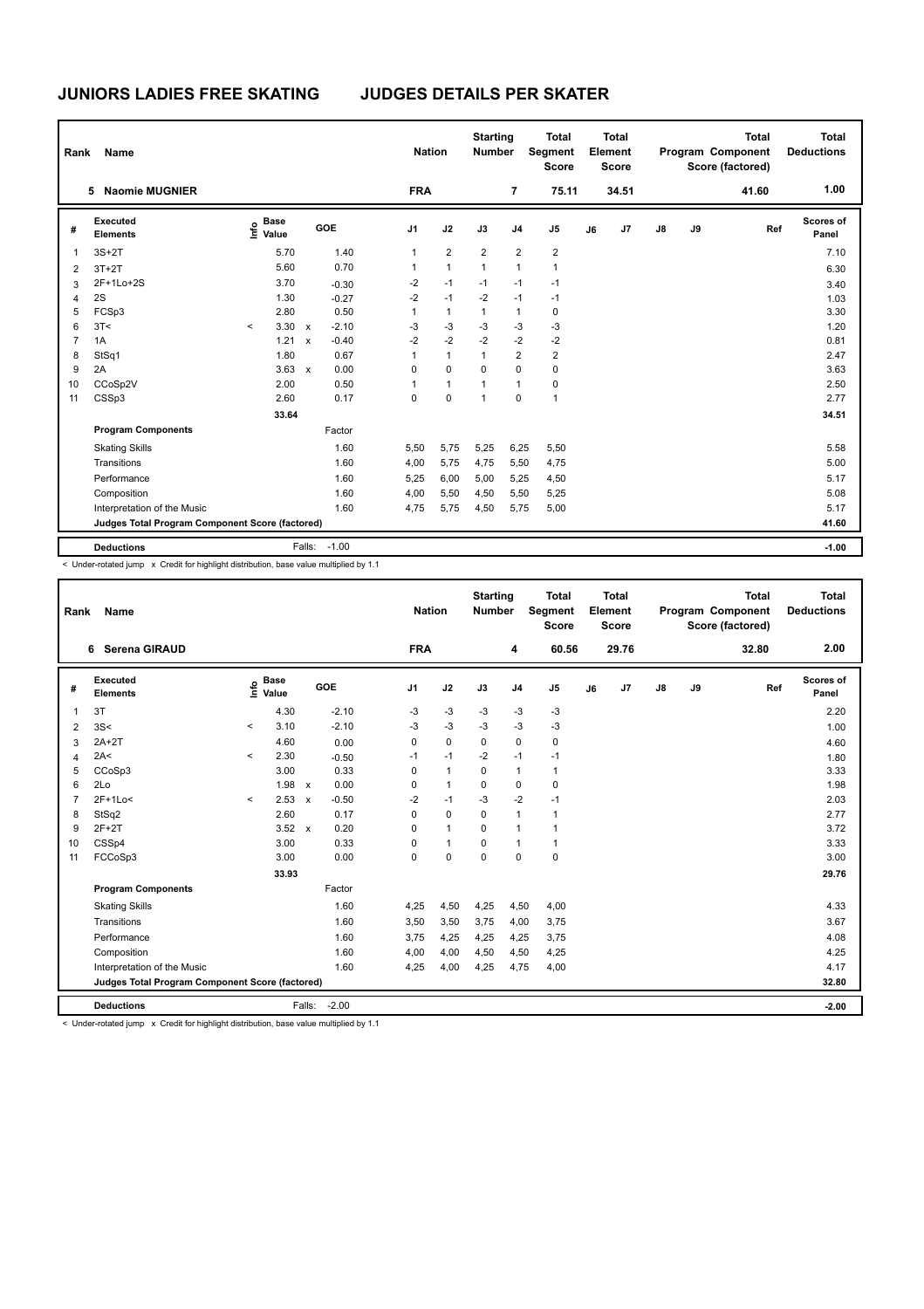| Rank           | <b>Name</b>                                     |                              | <b>Nation</b>                     |                | <b>Starting</b><br><b>Number</b> |          | <b>Total</b><br>Segment<br><b>Score</b> |                | Total<br>Element<br><b>Score</b> |       |               | <b>Total</b><br>Program Component<br>Score (factored) | Total<br><b>Deductions</b> |                    |
|----------------|-------------------------------------------------|------------------------------|-----------------------------------|----------------|----------------------------------|----------|-----------------------------------------|----------------|----------------------------------|-------|---------------|-------------------------------------------------------|----------------------------|--------------------|
|                | <b>Coraline ROUXEL</b><br>$\overline{7}$        |                              |                                   | <b>FRA</b>     |                                  |          | 5                                       | 56.95          |                                  | 28.68 |               |                                                       | 28.27                      | 0.00               |
| #              | Executed<br><b>Elements</b>                     | <b>Base</b><br>١nfo<br>Value | GOE                               | J <sub>1</sub> | J2                               | J3       | J <sub>4</sub>                          | J <sub>5</sub> | J6                               | J7    | $\mathsf{J}8$ | J9                                                    | Ref                        | Scores of<br>Panel |
| $\mathbf{1}$   | 3S<<                                            | 1.30<br><<                   | $-0.60$                           | $-3$           | $-3$                             | $-3$     | $-3$                                    | $-3$           |                                  |       |               |                                                       |                            | 0.70               |
| 2              | 2A                                              | 3.30                         | 0.00                              | 0              | 0                                | 0        | $-1$                                    | 0              |                                  |       |               |                                                       |                            | 3.30               |
| 3              | 2A                                              | 3.30                         | $-1.17$                           | $-3$           | $-2$                             | $-3$     | $-2$                                    | $-2$           |                                  |       |               |                                                       |                            | 2.13               |
| $\overline{4}$ | 2Lz                                             | 2.10                         | $-0.60$                           | $-2$           | $-2$                             | $-2$     | $-2$                                    | $-2$           |                                  |       |               |                                                       |                            | 1.50               |
| 5              | 2Lo+1Lo+2S                                      | 3.60                         | 0.00                              | 0              | $\mathbf 0$                      | 0        | 0                                       | $-1$           |                                  |       |               |                                                       |                            | 3.60               |
| 6              | CCoSp4                                          | 3.50                         | $-0.20$                           | 0              | $\mathbf 0$                      | $-1$     | $-1$                                    | $-1$           |                                  |       |               |                                                       |                            | 3.30               |
| 7              | $2Lz+2T$                                        | 3.74                         | 0.00<br>$\mathsf{x}$              | 0              | $\mathbf 0$                      | 0        | 0                                       | $\mathbf 0$    |                                  |       |               |                                                       |                            | 3.74               |
| 8              | $2Lo+2T$                                        | 3.41                         | 0.00<br>$\boldsymbol{\mathsf{x}}$ | 0              | $\mathbf 0$                      | $\Omega$ | $\mathbf 0$                             | $\mathbf 0$    |                                  |       |               |                                                       |                            | 3.41               |
| 9              | CSSp3                                           | 2.60                         | $-0.30$                           | $-1$           | $-1$                             | 0        | $-1$                                    | $-1$           |                                  |       |               |                                                       |                            | 2.30               |
| 10             | StSq1                                           | 1.80                         | $-0.10$                           | 0              | $-1$                             | $\Omega$ | $\mathbf 0$                             | $-1$           |                                  |       |               |                                                       |                            | 1.70               |
| 11             | FCCoSp3                                         | 3.00                         | 0.00                              | 0              | $\mathbf 0$                      | 0        | $-1$                                    | $\mathbf 0$    |                                  |       |               |                                                       |                            | 3.00               |
|                |                                                 | 31.65                        |                                   |                |                                  |          |                                         |                |                                  |       |               |                                                       |                            | 28.68              |
|                | <b>Program Components</b>                       |                              | Factor                            |                |                                  |          |                                         |                |                                  |       |               |                                                       |                            |                    |
|                | <b>Skating Skills</b>                           |                              | 1.60                              | 3,50           | 3,75                             | 3,75     | 4,25                                    | 3,75           |                                  |       |               |                                                       |                            | 3.75               |
|                | Transitions                                     |                              | 1.60                              | 3,50           | 3,25                             | 3,50     | 4,00                                    | 3,25           |                                  |       |               |                                                       |                            | 3.42               |
|                | Performance                                     |                              | 1.60                              | 3,25           | 2,75                             | 4,00     | 3,50                                    | 3,25           |                                  |       |               |                                                       |                            | 3.33               |
|                | Composition                                     |                              | 1.60                              | 3,50           | 2,75                             | 3,75     | 4,25                                    | 3,75           |                                  |       |               |                                                       |                            | 3.67               |
|                | Interpretation of the Music                     |                              | 1.60                              | 3,50           | 2,50                             | 3,75     | 3,75                                    | 3,25           |                                  |       |               |                                                       |                            | 3.50               |
|                | Judges Total Program Component Score (factored) |                              |                                   |                |                                  |          |                                         |                |                                  |       |               |                                                       |                            | 28.27              |
|                | <b>Deductions</b>                               |                              |                                   |                |                                  |          |                                         |                |                                  |       |               |                                                       |                            | 0.00               |

<< Downgraded jump x Credit for highlight distribution, base value multiplied by 1.1

| Name<br>Rank   |                                                 |         |                      |                           |         |                | <b>Nation</b> | <b>Starting</b><br><b>Number</b> |                | <b>Total</b><br>Segment<br><b>Score</b> |    | Total<br>Element<br><b>Score</b> |               |    | Total<br>Program Component<br>Score (factored) |     | Total<br><b>Deductions</b> |
|----------------|-------------------------------------------------|---------|----------------------|---------------------------|---------|----------------|---------------|----------------------------------|----------------|-----------------------------------------|----|----------------------------------|---------------|----|------------------------------------------------|-----|----------------------------|
|                | <b>Sandra RAMOND</b><br>8                       |         |                      |                           |         | <b>FRA</b>     |               |                                  | 8              | 55.99                                   |    | 22.67                            |               |    | 37.32                                          |     | 4.00                       |
| #              | Executed<br><b>Elements</b>                     | e       | <b>Base</b><br>Value |                           | GOE     | J <sub>1</sub> | J2            | J3                               | J <sub>4</sub> | J <sub>5</sub>                          | J6 | J7                               | $\mathsf{J}8$ | J9 |                                                | Ref | Scores of<br>Panel         |
| $\mathbf{1}$   | 2Lze                                            | e       | 1.50                 |                           | $-0.50$ | $-1$           | $-2$          | $-1$                             | $-2$           | $-2$                                    |    |                                  |               |    |                                                |     | 1.00                       |
| $\overline{2}$ | 1A+1Lo+3S<                                      | $\prec$ | 4.70                 |                           | $-0.70$ | $-1$           | $-1$          | $-2$                             | $-1$           | $-1$                                    |    |                                  |               |    |                                                |     | 4.00                       |
| 3              | 3Lo                                             |         | 5.10                 |                           | $-2.10$ | -3             | $-3$          | $-3$                             | $-3$           | $-3$                                    |    |                                  |               |    |                                                |     | 3.00                       |
| $\overline{4}$ | 3Lo<+REP                                        | $\prec$ | 2.52                 |                           | $-2.10$ | $-3$           | $-3$          | $-3$                             | $-3$           | $-3$                                    |    |                                  |               |    |                                                |     | 0.42                       |
| 5              | FSSp1                                           |         | 2.00                 |                           | 0.33    | 1              | $\mathbf{1}$  | $-1$                             | $\mathbf{1}$   | $\mathbf 0$                             |    |                                  |               |    |                                                |     | 2.33                       |
| 6              | StSq2                                           |         | 2.60                 |                           | 0.00    | 0              | $\mathbf{1}$  | $\mathbf 0$                      | $\mathbf 0$    | $\mathbf 0$                             |    |                                  |               |    |                                                |     | 2.60                       |
| $\overline{7}$ | $2T+2T$                                         |         | 2.86                 | $\boldsymbol{\mathsf{x}}$ | $-0.60$ | -3             | -3            | -3                               | -3             | -3                                      |    |                                  |               |    |                                                |     | 2.26                       |
| 8              | 3T<<                                            | <<      | 1.43                 | $\mathbf{x}$              | $-0.60$ | $-3$           | $-3$          | $-3$                             | $-3$           | $-3$                                    |    |                                  |               |    |                                                |     | 0.83                       |
| 9              | 2A<                                             | $\prec$ | 2.53                 | $\boldsymbol{\mathsf{x}}$ | $-1.50$ | -3             | $-3$          | $-3$                             | $-3$           | $-3$                                    |    |                                  |               |    |                                                |     | 1.03                       |
| 10             | CCoSp4                                          |         | 3.50                 |                           | 0.00    | $\Omega$       | $\pmb{0}$     | $\Omega$                         | $\mathbf 0$    | 0                                       |    |                                  |               |    |                                                |     | 3.50                       |
| 11             | LSp2                                            |         | 1.90                 |                           | $-0.20$ | 0              | $-1$          | $\mathbf{1}$                     | $-1$           | $-1$                                    |    |                                  |               |    |                                                |     | 1.70                       |
|                |                                                 |         | 30.64                |                           |         |                |               |                                  |                |                                         |    |                                  |               |    |                                                |     | 22.67                      |
|                | <b>Program Components</b>                       |         |                      |                           | Factor  |                |               |                                  |                |                                         |    |                                  |               |    |                                                |     |                            |
|                | <b>Skating Skills</b>                           |         |                      |                           | 1.60    | 5,00           | 5,25          | 5,00                             | 5,25           | 4,50                                    |    |                                  |               |    |                                                |     | 5.08                       |
|                | Transitions                                     |         |                      |                           | 1.60    | 4,75           | 5,00          | 4,50                             | 5,00           | 4,50                                    |    |                                  |               |    |                                                |     | 4.75                       |
|                | Performance                                     |         |                      |                           | 1.60    | 4,25           | 4,50          | 4.00                             | 4.00           | 3,50                                    |    |                                  |               |    |                                                |     | 4.08                       |
|                | Composition                                     |         |                      |                           | 1.60    | 4.75           | 5,00          | 4.75                             | 5.00           | 4,50                                    |    |                                  |               |    |                                                |     | 4.83                       |
|                | Interpretation of the Music                     |         |                      |                           | 1.60    | 4.75           | 5,00          | 4.50                             | 4.25           | 4,50                                    |    |                                  |               |    |                                                |     | 4.58                       |
|                | Judges Total Program Component Score (factored) |         |                      |                           |         |                |               |                                  |                |                                         |    |                                  |               |    |                                                |     | 37.32                      |
|                | <b>Deductions</b>                               |         |                      | Falls:                    | $-4.00$ |                |               |                                  |                |                                         |    |                                  |               |    |                                                |     | $-4.00$                    |

< Under-rotated jump << Downgraded jump x Credit for highlight distribution, base value multiplied by 1.1 e Wrong edge REP Jump repetition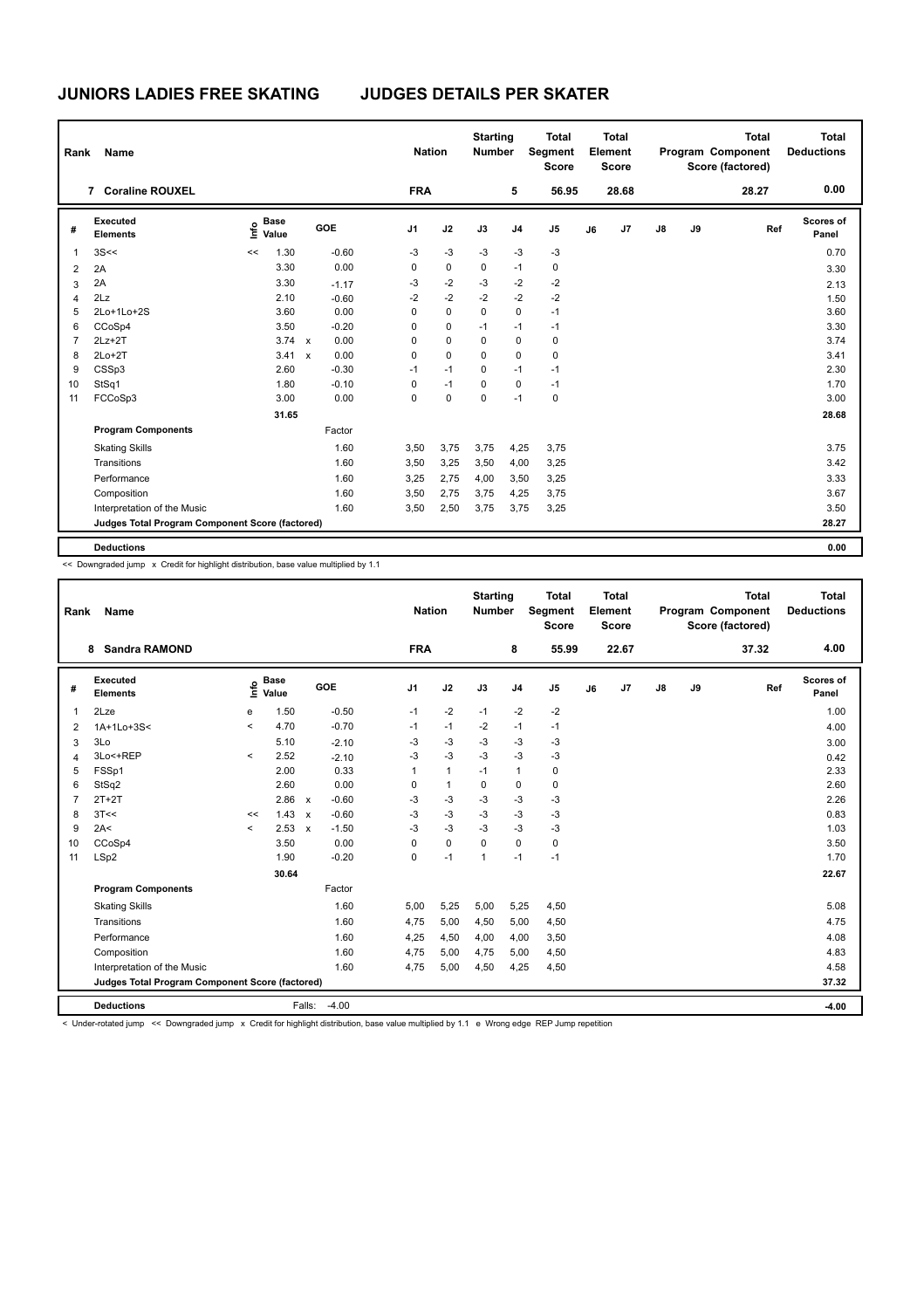| Rank           | Name                                            |         |                      |                           |         |                | <b>Nation</b> | <b>Starting</b><br><b>Number</b> |                | <b>Total</b><br>Segment<br><b>Score</b> |    | <b>Total</b><br>Element<br><b>Score</b> |               |    | Total<br>Program Component<br>Score (factored) | Total<br><b>Deductions</b> |
|----------------|-------------------------------------------------|---------|----------------------|---------------------------|---------|----------------|---------------|----------------------------------|----------------|-----------------------------------------|----|-----------------------------------------|---------------|----|------------------------------------------------|----------------------------|
|                | <b>Yasmine GUERINEAU</b><br>9                   |         |                      |                           |         | <b>FRA</b>     |               |                                  | $\mathbf{2}$   | 51.63                                   |    | 24.57                                   |               |    | 27.06                                          | 0.00                       |
| #              | Executed<br><b>Elements</b>                     | lnfo    | <b>Base</b><br>Value |                           | GOE     | J <sub>1</sub> | J2            | J3                               | J <sub>4</sub> | J <sub>5</sub>                          | J6 | J7                                      | $\mathsf{J}8$ | J9 | Ref                                            | Scores of<br>Panel         |
| 1              | $2F+2T$                                         |         | 3.20                 |                           | 0.00    | 0              | $\mathbf 0$   | $\mathbf 0$                      | $\pmb{0}$      | $\pmb{0}$                               |    |                                         |               |    |                                                | 3.20                       |
| 2              | 2A                                              |         | 3.30                 |                           | $-0.50$ | $-1$           | $-1$          | $-1$                             | $-1$           | $-1$                                    |    |                                         |               |    |                                                | 2.80                       |
| 3              | StSq1                                           |         | 1.80                 |                           | $-0.10$ | 0              | $-1$          | 0                                | 0              | $-1$                                    |    |                                         |               |    |                                                | 1.70                       |
| $\overline{4}$ | 2F+2T+2Lo<                                      | $\prec$ | 4.50                 |                           | $-0.70$ | $-2$           | $-3$          | $-2$                             | $-3$           | $-1$                                    |    |                                         |               |    |                                                | 3.80                       |
| 5              | FCSSp3                                          |         | 2.60                 |                           | 0.17    | $\Omega$       | $\mathbf{1}$  | $\mathbf 0$                      | $\mathbf 0$    | $\mathbf{1}$                            |    |                                         |               |    |                                                | 2.77                       |
| 6              | 2A                                              |         | 3.63                 | $\mathbf{x}$              | $-0.50$ | $-1$           | $-1$          | $-1$                             | $-1$           | $-1$                                    |    |                                         |               |    |                                                | 3.13                       |
| $\overline{7}$ | 2Lz                                             |         | 2.31                 | $\boldsymbol{\mathsf{x}}$ | 0.00    | $\mathbf{1}$   | $\mathbf 0$   | $\mathbf 0$                      | $\mathbf 0$    | $\pmb{0}$                               |    |                                         |               |    |                                                | 2.31                       |
| 8              | CCoSp                                           |         | 0.00                 |                           | 0.00    | ٠              |               |                                  | ٠              | ٠                                       |    |                                         |               |    |                                                | 0.00                       |
| 9              | CSSp2                                           |         | 2.30                 |                           | $-0.10$ | 0              | $\mathbf{1}$  | $\mathbf 0$                      | $-1$           | $-1$                                    |    |                                         |               |    |                                                | 2.20                       |
| 10             | 2S                                              |         | 1.43                 | $\mathbf{x}$              | $-0.20$ | $-1$           | $\mathbf 0$   | $-1$                             | $-1$           | $-1$                                    |    |                                         |               |    |                                                | 1.23                       |
| 11             | 2S                                              |         | 1.43                 | $\boldsymbol{\mathsf{x}}$ | 0.00    | 0              | 1             | $\mathbf 0$                      | $\mathbf 0$    | $\pmb{0}$                               |    |                                         |               |    |                                                | 1.43                       |
|                |                                                 |         | 26.50                |                           |         |                |               |                                  |                |                                         |    |                                         |               |    |                                                | 24.57                      |
|                | <b>Program Components</b>                       |         |                      |                           | Factor  |                |               |                                  |                |                                         |    |                                         |               |    |                                                |                            |
|                | <b>Skating Skills</b>                           |         |                      |                           | 1.60    | 3,75           | 3,50          | 3,50                             | 3,50           | 4,00                                    |    |                                         |               |    |                                                | 3.58                       |
|                | Transitions                                     |         |                      |                           | 1.60    | 3,50           | 3,25          | 3,25                             | 3,00           | 3,00                                    |    |                                         |               |    |                                                | 3.17                       |
|                | Performance                                     |         |                      |                           | 1.60    | 3,50           | 3,25          | 3,50                             | 3,25           | 3,00                                    |    |                                         |               |    |                                                | 3.33                       |
|                | Composition                                     |         |                      |                           | 1.60    | 3,50           | 4,00          | 3,50                             | 3,50           | 3,25                                    |    |                                         |               |    |                                                | 3.50                       |
|                | Interpretation of the Music                     |         |                      |                           | 1.60    | 3,50           | 3,50          | 3,25                             | 3,00           | 3,25                                    |    |                                         |               |    |                                                | 3.33                       |
|                | Judges Total Program Component Score (factored) |         |                      |                           |         |                |               |                                  |                |                                         |    |                                         |               |    |                                                | 27.06                      |
|                | <b>Deductions</b>                               |         |                      |                           |         |                |               |                                  |                |                                         |    |                                         |               |    |                                                | 0.00                       |

< Under-rotated jump x Credit for highlight distribution, base value multiplied by 1.1

| Rank           | Name                                            |         | <b>Nation</b>        | <b>Starting</b><br><b>Number</b> |         | Total<br><b>Segment</b><br><b>Score</b> |             | Total<br>Element<br><b>Score</b> |                |                | Total<br>Program Component<br>Score (factored) | Total<br><b>Deductions</b> |    |    |       |                    |
|----------------|-------------------------------------------------|---------|----------------------|----------------------------------|---------|-----------------------------------------|-------------|----------------------------------|----------------|----------------|------------------------------------------------|----------------------------|----|----|-------|--------------------|
|                | <b>Laurie PESAVENTO</b><br>10                   |         |                      |                                  |         | <b>FRA</b>                              |             |                                  | 3              | 50.98          |                                                | 22.78                      |    |    | 31.20 | 3.00               |
| #              | Executed<br><b>Elements</b>                     | e       | <b>Base</b><br>Value |                                  | GOE     | J <sub>1</sub>                          | J2          | J3                               | J <sub>4</sub> | J <sub>5</sub> | J6                                             | J7                         | J8 | J9 | Ref   | Scores of<br>Panel |
| $\mathbf{1}$   | 2A<                                             | $\prec$ | 2.30                 |                                  | $-1.50$ | $-3$                                    | $-3$        | $-3$                             | $-3$           | $-3$           |                                                |                            |    |    |       | 0.80               |
| 2              | 3S<<                                            | <<      | 1.30                 |                                  | $-0.60$ | $-3$                                    | $-3$        | $-3$                             | $-3$           | $-3$           |                                                |                            |    |    |       | 0.70               |
| 3              | FCSSp3                                          |         | 2.60                 |                                  | 0.17    | 0                                       | $\mathbf 0$ | $-1$                             | $\mathbf{1}$   | $\mathbf{1}$   |                                                |                            |    |    |       | 2.77               |
| 4              | $2Lz+2T$                                        |         | 3.40                 |                                  | $-0.20$ | $-1$                                    | $\mathbf 0$ | $-1$                             | $-1$           | $\mathbf 0$    |                                                |                            |    |    |       | 3.20               |
| 5              | 1T                                              |         | 0.40                 |                                  | $-0.30$ | -3                                      | $-3$        | -3                               | $-2$           | -3             |                                                |                            |    |    |       | 0.10               |
| 6              | LSp3                                            |         | 2.40                 |                                  | 0.00    | 0                                       | $\mathbf 0$ | $\mathbf{1}$                     | $\Omega$       | $\mathbf 0$    |                                                |                            |    |    |       | 2.40               |
| $\overline{7}$ | StSq1                                           |         | 1.80                 |                                  | 0.17    | 0                                       | $\mathbf 0$ | $\mathbf 0$                      | $\mathbf{1}$   | $\mathbf{1}$   |                                                |                            |    |    |       | 1.97               |
| 8              | 2A<<                                            | <<      | 1.21                 | $\boldsymbol{\mathsf{x}}$        | $-0.60$ | $-3$                                    | $-3$        | $-3$                             | $-3$           | $-3$           |                                                |                            |    |    |       | 0.61               |
| 9              | $2F+2T$                                         |         | 3.52                 | $\boldsymbol{\mathsf{x}}$        | 0.00    | 0                                       | $\Omega$    | $\Omega$                         | $\mathbf 0$    | 1              |                                                |                            |    |    |       | 3.52               |
| 10             | 2Lz+1Lo<+2S                                     | -1      | 4.18                 | $\mathbf{x}$                     | $-0.30$ | $-1$                                    | $\mathbf 0$ | $-2$                             | $-2$           | $\mathbf 0$    |                                                |                            |    |    |       | 3.88               |
| 11             | CCoSp2                                          |         | 2.50                 |                                  | 0.33    | $\overline{1}$                          | $\Omega$    | $\Omega$                         | $\mathbf{1}$   | $\mathbf{1}$   |                                                |                            |    |    |       | 2.83               |
|                |                                                 |         | 25.61                |                                  |         |                                         |             |                                  |                |                |                                                |                            |    |    |       | 22.78              |
|                | <b>Program Components</b>                       |         |                      |                                  | Factor  |                                         |             |                                  |                |                |                                                |                            |    |    |       |                    |
|                | <b>Skating Skills</b>                           |         |                      |                                  | 1.60    | 4,00                                    | 4,25        | 4,00                             | 4,00           | 4,25           |                                                |                            |    |    |       | 4.08               |
|                | Transitions                                     |         |                      |                                  | 1.60    | 3,50                                    | 3,75        | 3,75                             | 3,75           | 4,00           |                                                |                            |    |    |       | 3.75               |
|                | Performance                                     |         |                      |                                  | 1.60    | 3.75                                    | 3,50        | 4,00                             | 4,00           | 3,25           |                                                |                            |    |    |       | 3.75               |
|                | Composition                                     |         |                      |                                  | 1.60    | 4,00                                    | 3,75        | 4,00                             | 5,00           | 3,75           |                                                |                            |    |    |       | 3.92               |
|                | Interpretation of the Music                     |         |                      |                                  | 1.60    | 4,00                                    | 3,50        | 3.75                             | 4,50           | 4,25           |                                                |                            |    |    |       | 4.00               |
|                | Judges Total Program Component Score (factored) |         |                      |                                  |         |                                         |             |                                  |                |                |                                                |                            |    |    |       | 31.20              |
|                | <b>Deductions</b>                               |         |                      | Falls:                           | $-3.00$ |                                         |             |                                  |                |                |                                                |                            |    |    |       | $-3.00$            |

< Under-rotated jump << Downgraded jump x Credit for highlight distribution, base value multiplied by 1.1 ! Not clear edge